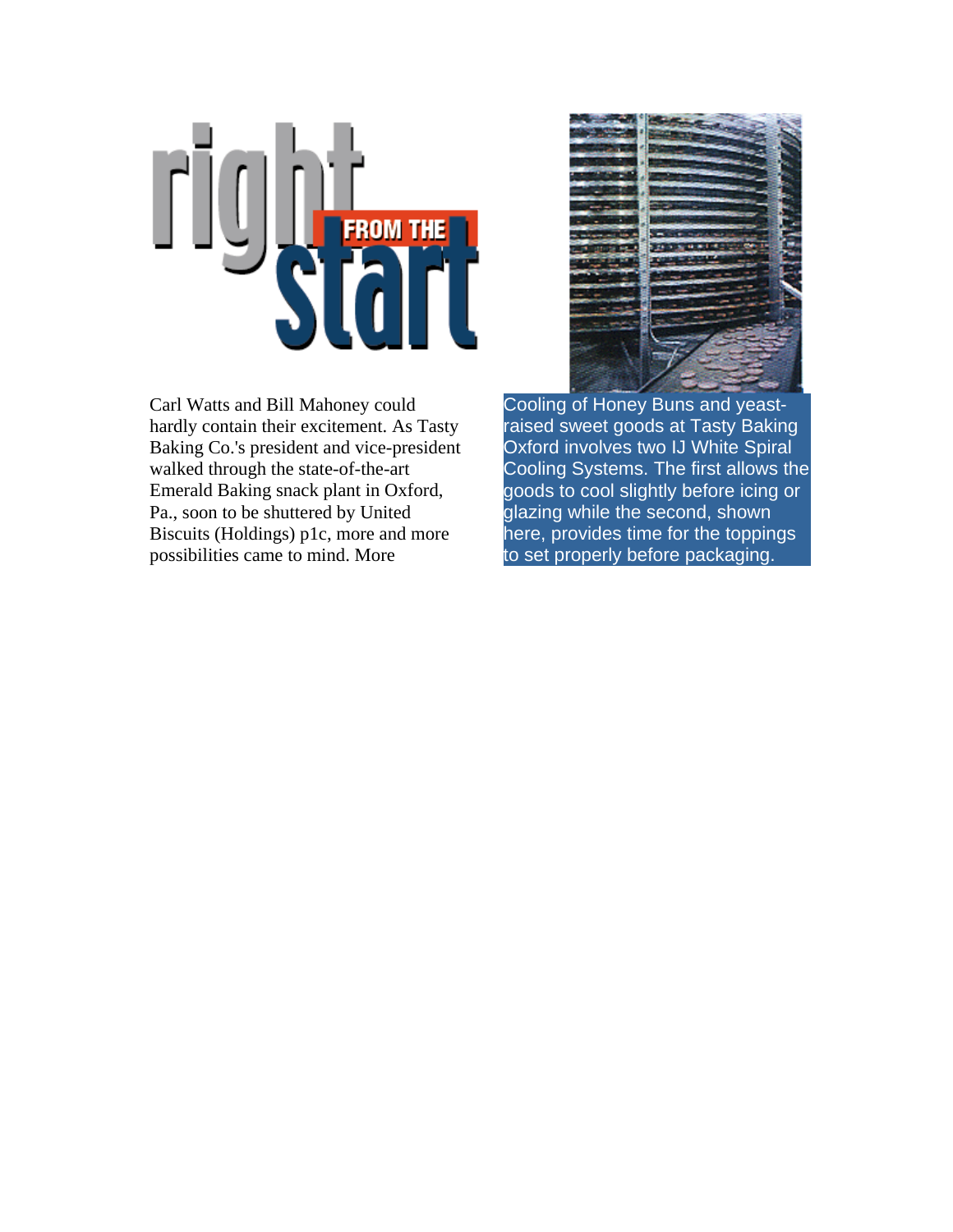opportunities revealed themselves.

"This is exactly what we need," they said to each other. "This can take Tasty Baking into the future." And right from the start, it has.

Through quick thinking and fast action, Tasty Baking made its own luck. The news that UB would close its snack food plant broke during the Thanksgiving weekend in 1995. The announcement prompted Mr. Watts to make a quick drive 50 miles down the road from Tasty's Philadelphia headquarters to peer through the fence at the site. A few days later, Tasty managers walked through the facility for the first time.

Getting fast approval from Tasty's board of directors, Mr. Watts and his staff did the deal with UB by fax. It would be six months more before the company let the rest of the industry learn about the deal. The sale closed in July 1996. Less than six months later, the plant shipped its first Tastykake Honey Buns, producing them at rates of more than 200 per minute.

**PURCHASE STRATEGY.** It takes vision to accomplish such tasks, and clear vision supports Tasty's plan for strategic growth. "The acquisition is a continuation of the company's strategy to increase its core business, expand geographically and seek strategic acquisitions," said Mr. Watts.

While the terms of the purchase agreement with U.B. were not disclosed, Mr. Watts said the price was attractive. He said the total cost of the facility and its initial production line came to roughly \$17 million.

"We have a neat Cinderella story here at Oxford," he continued. "There haven't been a lot of new plants in the sweet goods industry recently. Here, not only did we bring jobs back to life, but we also

Acquisition of Oxford was important to both Tasty and UB. "Both sides wanted the deal to go through," said Ed Pixler, general manager, Tasty Baking Oxford, Inc., Oxford, Pa., "and pre-planning by both parties allowed the plant to stay intact."

Although a number of food companies were very interested in the Oxford property, Tasty prevailed. "We were fast and flexible and there first," said Mr. Watts.

Such foresight allowed Tasty to retain key building amenities - especially the state-of-the-art ingredient system and the electrical, refrigeration and air-handling utilities. Foresight also enabled UB to reach its financial objectives in the liquidation. The rest of the three snack processing lines was sold through auction.

Mr. Pixler, who joined Keebler in 1988, was the project manager for the Emerald Baking project in Oxford. When the snack facility opened in February 1993, he became its plant manager. He also got the task of closing it down in November 1995. He conducted that important first tour through the plant by Tasty's executives.

"We came with the plant. Tasty bought our contracts, too," laughed Ed Pixler and Lynn Curry, operations manager. "It made sense for us to make Ed a part of our team, too," said Mr. Watts.

**BREAKFAST MARKET**. "Breakfast is Tasty's fastest growing segment," Mr. Watts said.

Donuts are Tasty's fastest growing core product line, according to the company's 1995 annual report. Tasty expects donut sales to increase at double digit rates for the foreseeable future. It's a market that the 83-year-old company first entered during 1985. During 1996, Tasty sold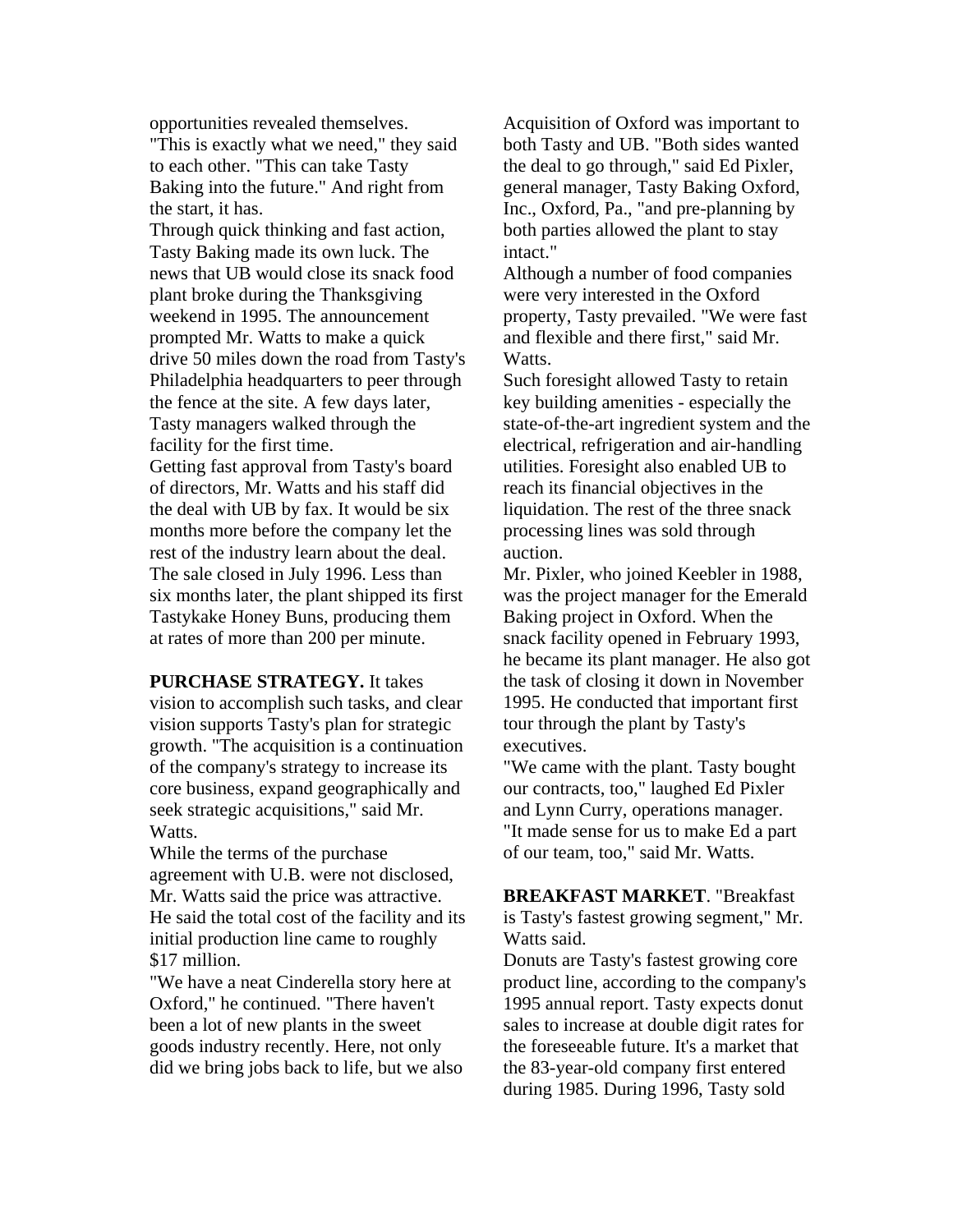made a good deal for Tasty."

Tasty Baking, with annual gross sales of more than \$200 million, now distributes products in 38 states. In addition to its plants at Philadelphia and Oxford, Tasty Baking owns Dutch Mill Baking Co., Wyckoff, NJ. It acquired the producer of boxed donuts and fat-free angel food cakes in August 1995. The company just wrote a new three year strategic plan. it outlines five key strategies: 1 - new product introductions, 2 - base business expansion, 3 - cost management controls, 4 - infrastructure improvements and 5 - maximizing new companies' potential. The last point concerns itself specifically with Dutch Mill and Oxford, and it notes that the company plans "to continue to seek other new acquisition candidates that fit our strategic profile."

"When it feels right and fits our plan, we move ahead," Mr. Watts said.

nearly 20 million units of Honey Buns and Pastry Pockets.

"The Oxford plant fits a lot of our future plans," Mr. Watts said. Specifically, it fit the need to selfproduce Honey Buns, which were previously made by a contract manufacturer. But this product required a long line, one that wouldn't fit into the Philadelphia plant. The company also wanted to expand into Danish and other yeast-raised speciality items. That's what Oxford brings to Tasty's table.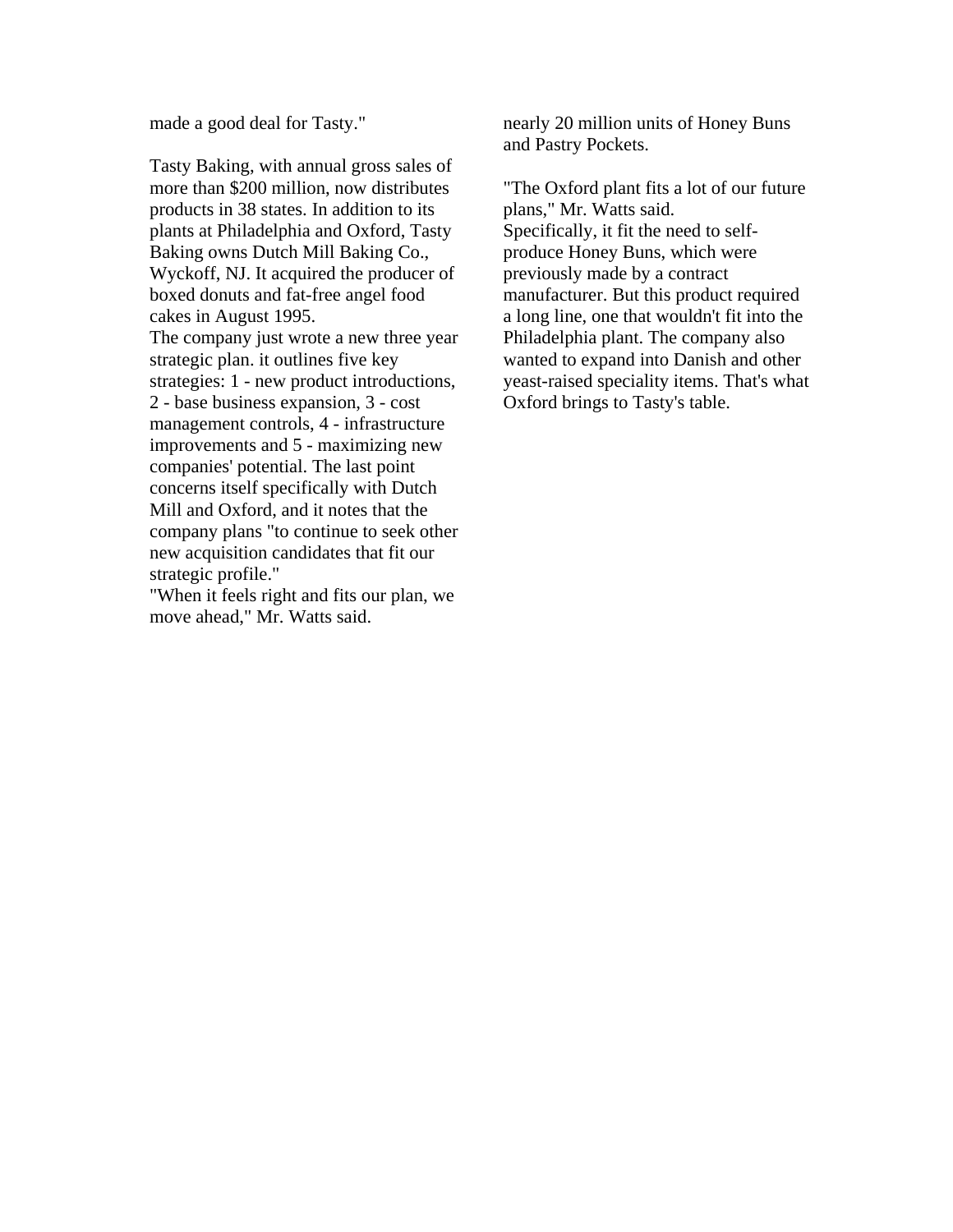## *Right Start Continued*

"We're planning some terrific things here," Mr. Watts said. "This is a tremendous acquisition for our business. We can make products here that are not possible at Philadelphia." Honey Bun production started on-site in Oxford during January 1997. As of February 1997, the Oxford plant was running a 11/2 -shift schedule and was hiring a second-shift team. Concurrently with the Honey Bun start-up, managers began acquiring equipment for the plant's second line, due to be on-stream in May 1997. "This plant has 40 employees now, and at full plan we expect about 100 people to be working here," said spokesperson Kathleen M. Grim, corporate and community relations director.

"Once the paperwork cleared in July 1996, we got a fast start. And here we were running on the first of January that's almost unbelievably quick!" said Mr. Pixler, who noted that original construction and equipping of the snack plant consumed 14 months.

"This plant came up on schedule and on budget," Mr. Watts said. "We're delighted with what's happening here at Oxford. At Tasty, we pride ourselves on careful planning and budgeting. We expect things to come in on time and on budget."

**FLEXIBLE LAYOUT.** The Oxford plant is built on a site covering 42'/2 acres. Mr. Pixler described the building design as "long and lean." Construction used a Butler building capable of being expanded to more than twice its current 160,000 sq ft.

Building utilities - two 275-hp screw compressors for the air-handling system, steam boiler, and a separately housed ammonia refrigeration system - were

The other side is devoted to receiving and distribution, with two inbound and 12 outbound dock doors. Tasty takes care to hold its finished products separate from the incoming materials.

This plant includes an extensive air handling system, allowing Tasty to closely control ambient conditions throughout the facility. Interior walls between departments and some partial overhead walls in the processing areas assist temperature and humidity control. Makeup and packaging areas are air-conditioned during summer months, while the fryer and oven areas are not.

The building will eventually house three high-volume processing lines. Already in operation is Line One, set along the inside wall, for making Honey Buns. It is also capable of making Pastry Pockets and yeast-raised donuts. The next to be installed is Line Three, an oven line for baked pastries and sweet goods. It is being positioned along the far wall, the outside wall of the building. When Baking & Snack visited the plant in mid-February, a raised cement pad was already in place, ready and waiting for the tunnel oven. Line Two will fit between the other two and is already in the planning stages.

After Line Three comes in, managers plan another addition: a big, new freezer. It's set for installation this summer. "We're going to make products at this plant that require freezing," Mr. Watts said. Mr. Pixler added, "We need this to gain the production flexibility being planned here."

**LOW-STRESS LINE.** When fully mixed, the dough is released from the mixer by the operator who jogs and dumps the bowl's contents into a waiting trough. The operator wheels the filled trough to the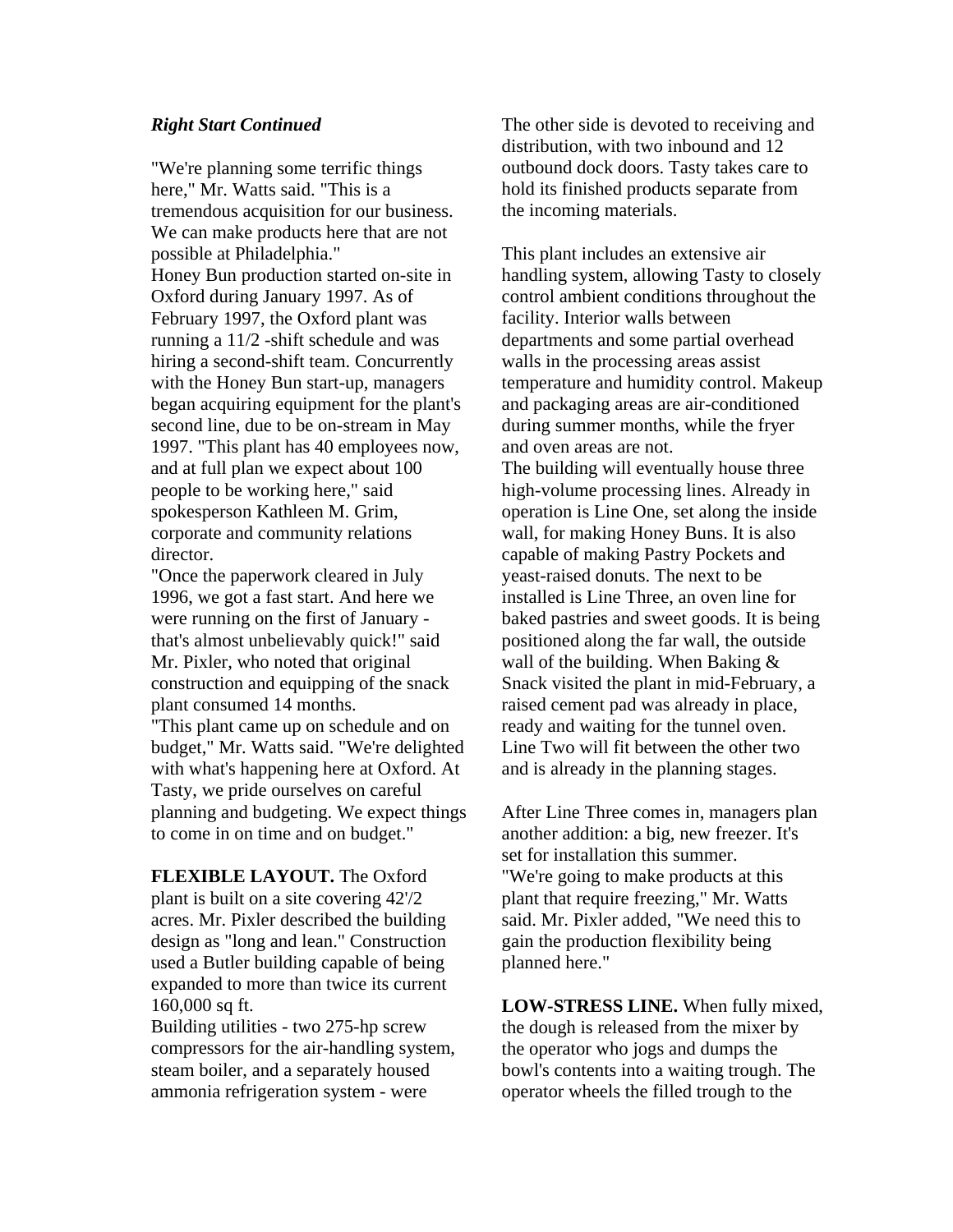deliberately sized by the building's original owner to handle twice its current demand, another factor supporting easy expansion in the future. Plant utilities include a Square D switching station that handles as much electric power on this single site as the entire city of Oxford requires.

Mr. Curry explained that all utility lines are labeled and color-coded according to their contents and code rating. "We built this plant originally to meet specs that wouldn't be required until the year 2 000, he said.

The layout separates the facility into two zones with a central two-story corridor. That structure houses the quality assurance laboratory and maintenance shop on the first floor and offices and training rooms on the second. On one side of the corridor are the bays containing production areas, raw material inventories and the ingredient system.

Lanham Baking Solutions hoist and engages it. The full trough is carried up and dumped over to transfer the dough into a large, wide feed hopper above the Rykaart "no-stress" yeast-raised dough makeup line.

Honey Bun dough moves onto the makeup line through the action of gravity and is assisted by the slow-moving conveyor belt that forms the bottom of the feed hopper. The thick blanket of unstressed dough travels through a series of gauge rolls and multiple-roller reduction stations. An inline depositor applies a light coating of cinnamon filling to the dough sheet's surface.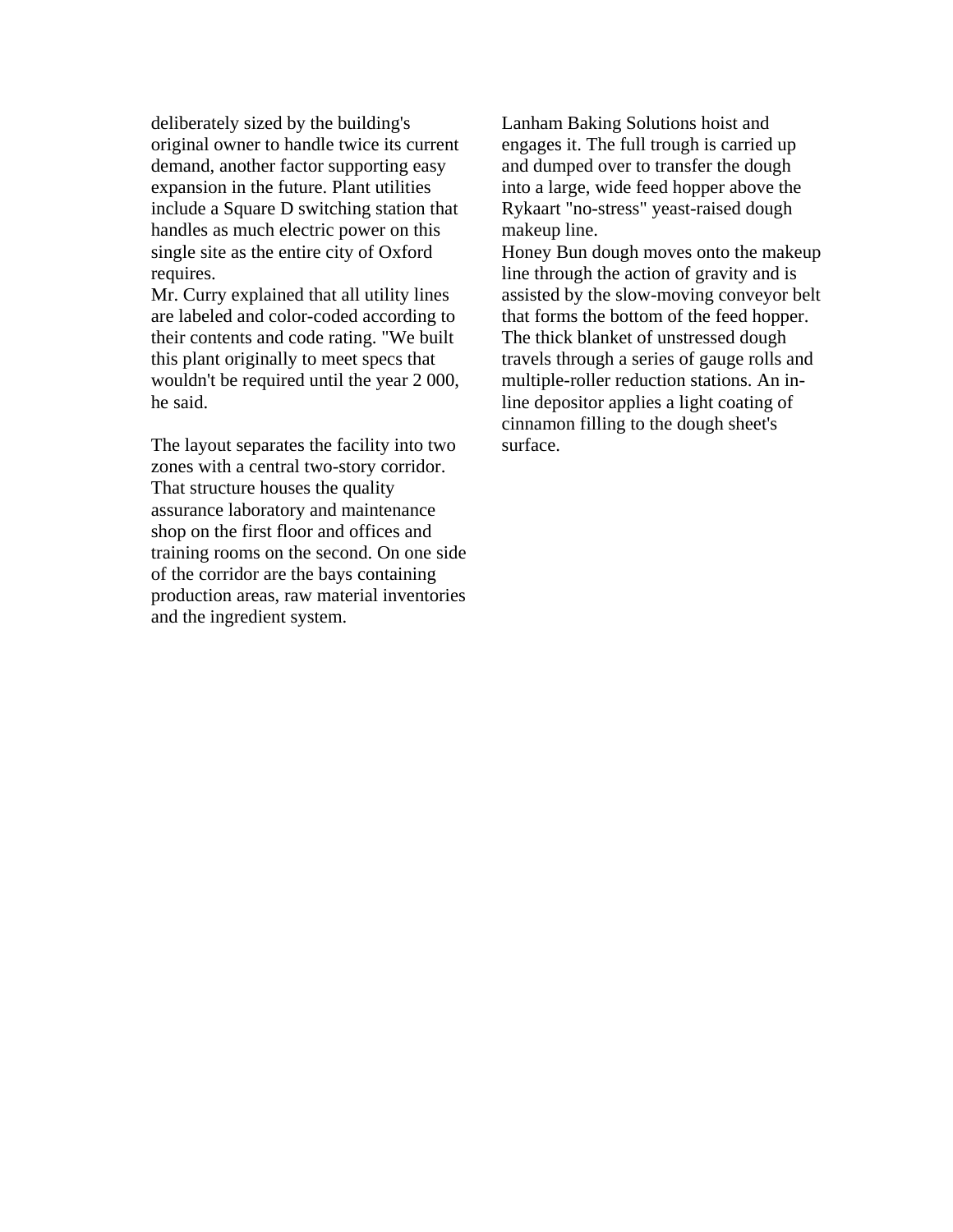## *Right Start Continued*

A grooved curling roll, set at an oblique angle across the belt, forms the dough into a continuous spiral. The dough roll continues forward passing under a pressure belt moving synchronously with the makeup line. The belt's light pressure keeps the roll together and imparts a slightly oblong shape to the roll's cross section. The next stage passes the continuous roll through a guillotine cutter that separates it into individual Honey Bun pieces. Long forming table runs separate the rolling and cutting stages because this dough needs time to relax between moulding operations. Once cut, the individual pieces encounter a quickly moving transfer conveyor. This pulls the dough over, so one cut edge lays on the bottom. The transfer conveyor ends in a transpositor that drops the dough pieces, row by row, into proofer trays.

Honey Buns travel a 1,600-ft serpentine path through the Belshaw proofer. Proofing time averages 31 minutes for this product. The Belshaw system automatically controls the temperature and humidity within the proofer as well as the speed of the chain carrying the proofer trays.

Proofed buns leave this system by flipping over onto a series of thin stringlike plastic belts. The belts diverge slightly to distribute the proofed dough pieces across the fill width of the Belshaw automated fryer.

The conveyor fryer uses a flighted chain, traveling just under the surface of the hot fat, to move dough pieces forward. Halfway down the length of the fryer, a flipper turns the Honey Buns over one row at a time so they fry evenly on both sides.

"Packaging takes over when the products move off the spiral system's wire rod belt onto the white plastic belting," Mr. Pixier said. The two Sasib FMC horizontal form/ fill/seal wrappers allow output rates as high as 200 units a minute. Each wrapped Honey Bun is coded with date information as it passes through a Markem coder. From the wrapper, the buns pass over a Ramsey Icore Accurex check-weigher and through a Ramsey metal detector. The wrapper, checkweigher and metal detector comprise a fully computerized system, electronically controlled to maintain accurate operation and provide operation statistics.

The wrapped buns enter an APS distribution system that carries them to the manual carton-loading station. Cartons, set up by a Bradman-Lake carton erector, feed along the top of the distribution system. Operators pull down an empty carton, place six Honey Buns in each and put the filled carton on the conveyor leading to the over wrapper.

Over wrapped cartons pass through another metal detector before operators load them into waiting shipping cases.

## **MADE TODAY, SOLD**

**TOMORROW** Oxford's shipping room is tied by computer to Philadelphia for order management. From here products go to Wilmington, Del., for dispersal from Tasty's distribution center there and to Tasty's main manufacturing facility in Philadelphia. "We ship every day," Mr. Pixler said. "Our products get to the store only a few hours old instead of days old." "All Tasty branded product is fresh," Ms. Grim said. "Made today, it's on the